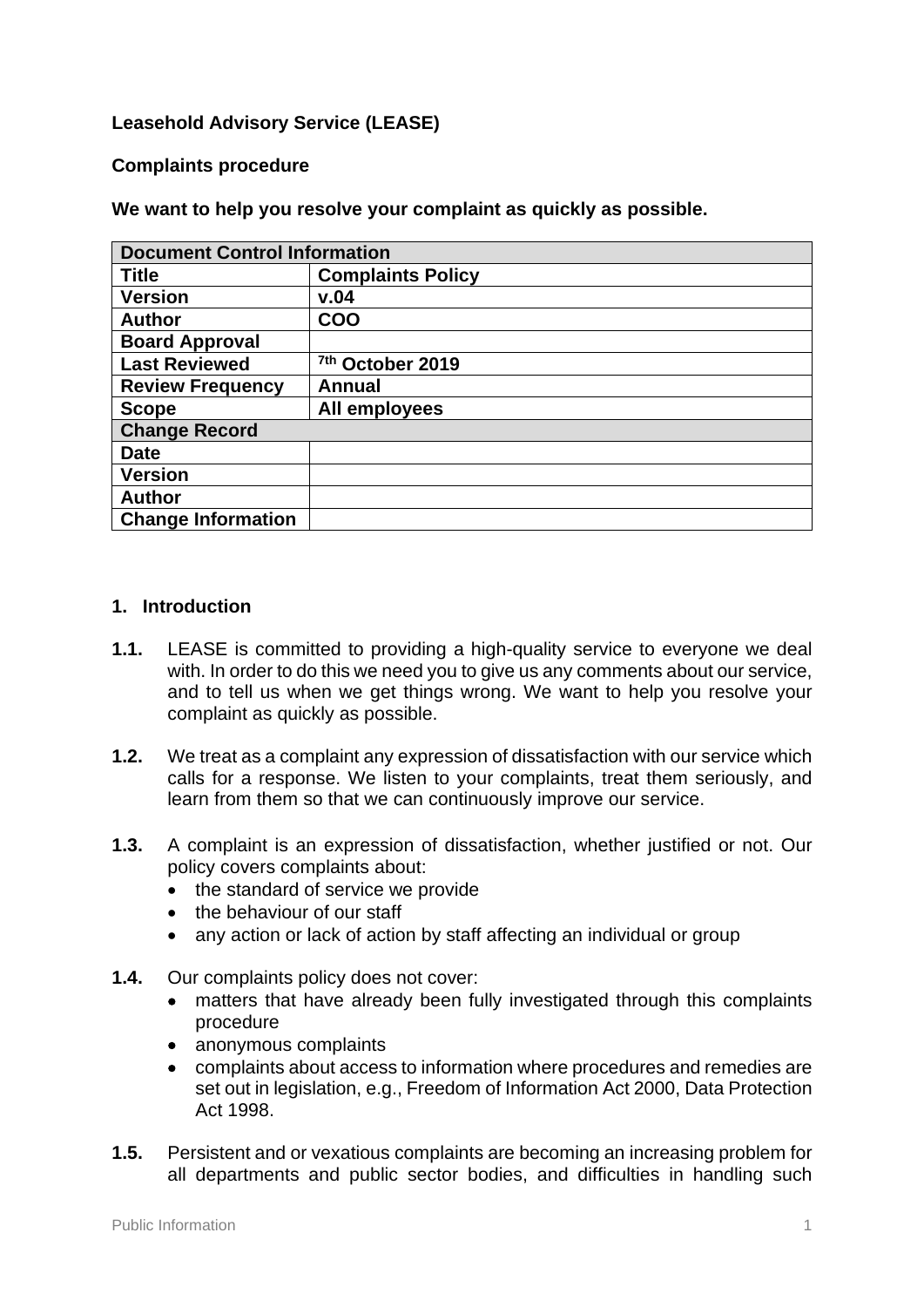complaints can place strain on time and resources and can be stressful for staff who have to deal with these complex and challenging issues. In order to counter this, we will introduce directives that deal with persistent or vexatious complaints.

# **2. Our standards for handling complaints**

- **2.1.** Standards
	- We treat all complaints seriously.
	- You will be treated with courtesy and fairness at all times we would hope, too, that you will be courteous and fair in your dealings with our staff at all times.
	- We will deal with your complaint promptly we will acknowledge receipt of a written complaint within 5 working days and we will send you a full reply within 15 working days of receipt.
	- If we cannot send a full reply within 15 working days of receipt we will tell you the reason why and let you know when we will be able to reply in full.
	- We will publish information in our annual report on the numbers and categories of complaints we receive, and the percentage of complaints upheld.
- **2.2.** All complaints received will be dealt with confidentially and in accordance with the requirements of the Data Protection Act 1998.

## **3. How to complain**

- **3.1.** You can make a complaint during your advice call or by email or post. You can send an email to [complaints@lease-advice.org](mailto:complaints@lease-advice.org) or in writing to: Complaints Team, Leasehold Advisory Service, Fleetbank House, 2-6 Salisbury Square, London, EC4Y 8AE.
- **3.2.** We have a 2-stage complaints procedure. At each stage it will help us to resolve your complaint quickly if you can give us as much clear detail as possible, including any documents and correspondence and stating that you are making a complaint in line with our procedure.
- **3.3.** The stages of the complaints procedure

## **3.3.1.** Stage 1

This is the first opportunity to resolve a complainant's dissatisfaction, and the majority of complaints will be resolved at this stage. In the first instance, we will try to get your complaint resolved by a Senior Advisor of the area or team against whom the complaint has been made. Upon receipt of your complaint we will contact the relevant Senior Advisor and ask them to deal with your complaint.

## **3.3.2.** Stage 2

If you are dissatisfied with this response you may request a review by the Chief Operating Officer. You can send an email to **complaints@lease-advice.org** or